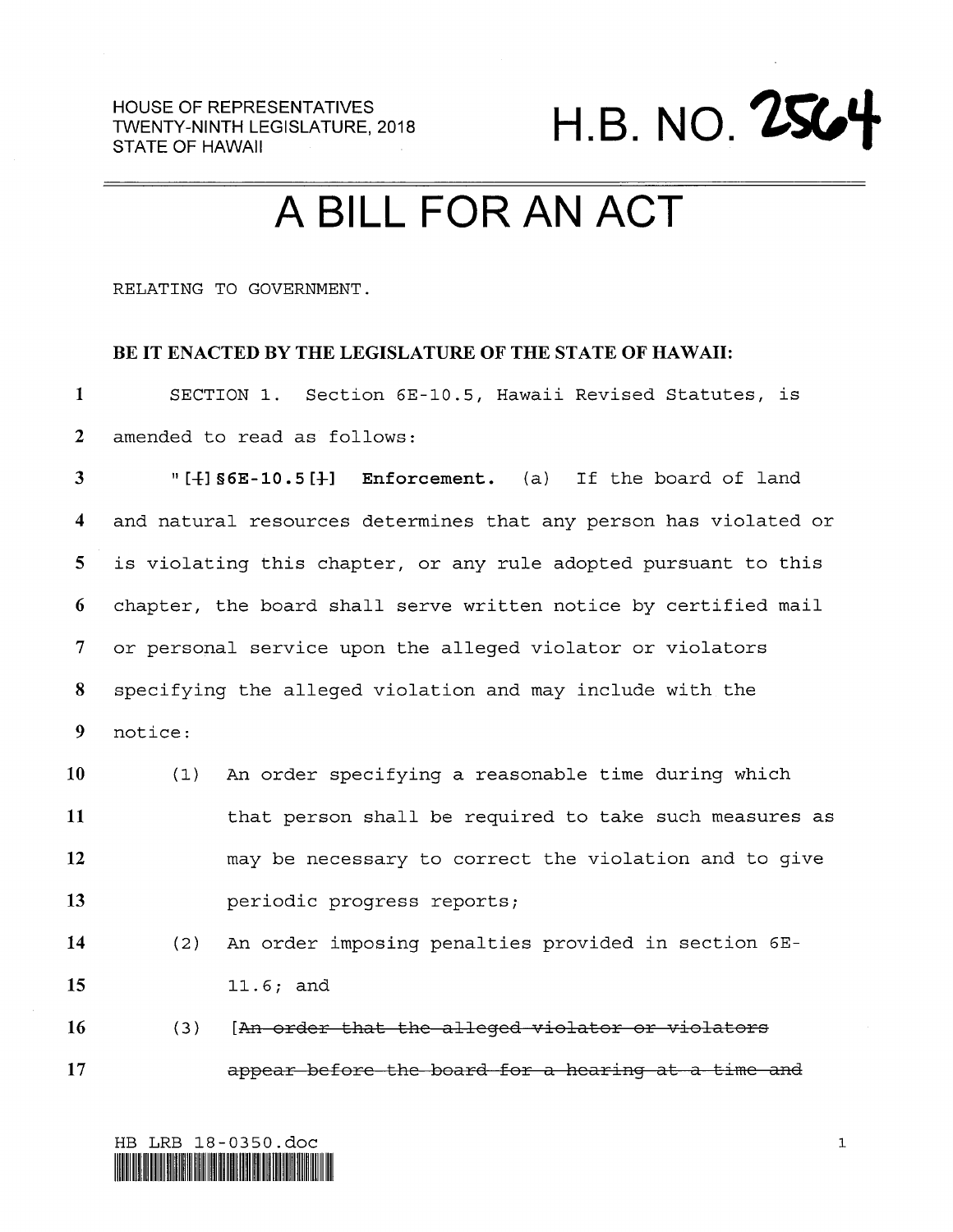### Page 2  $H.B. NO. 2564$

| $\mathbf{1}$     |     | place specified in the notice or to be set later and             |
|------------------|-----|------------------------------------------------------------------|
| $\boldsymbol{2}$ |     | answer the charges complained of.] Notice that the               |
| 3                |     | alleged violator or violators may seek relief from a             |
| 4                |     | determination of violation and penalties by timely               |
| 5                |     | filing a civil action before the circuit court having            |
| 6                |     | jurisdiction over the location of the alleged                    |
| $\overline{7}$   |     | violation.                                                       |
| 8                | (b) | If the board determines that any person is continuing            |
| 9                |     | to violate this chapter or any rule adopted pursuant to this     |
| 10               |     | chapter after having been served notice of violation, the board  |
| 11               |     | shall serve written notice by certified mail or personal service |
| 12               |     | upon the alleged violator or violators specifying the alleged    |
| 13               |     | violation. With the notice, the board:                           |
| 14               | (1) | Shall order the alleged violator or violators to                 |
| 15               |     | submit a written schedule within thirty days                     |
| 16               |     | specifying the measures to be taken and the time                 |
| 17               |     | within which the measures shall be taken to bring that           |
| 18               |     | person into compliance with this chapter or any rule             |
| 19               |     | adopted thereunder. The board shall accept or modify             |
| <b>20</b>        |     | the submitted schedule within sixty days of receipt of           |
| 21               |     | the schedule. Any schedule not acted upon after sixty            |

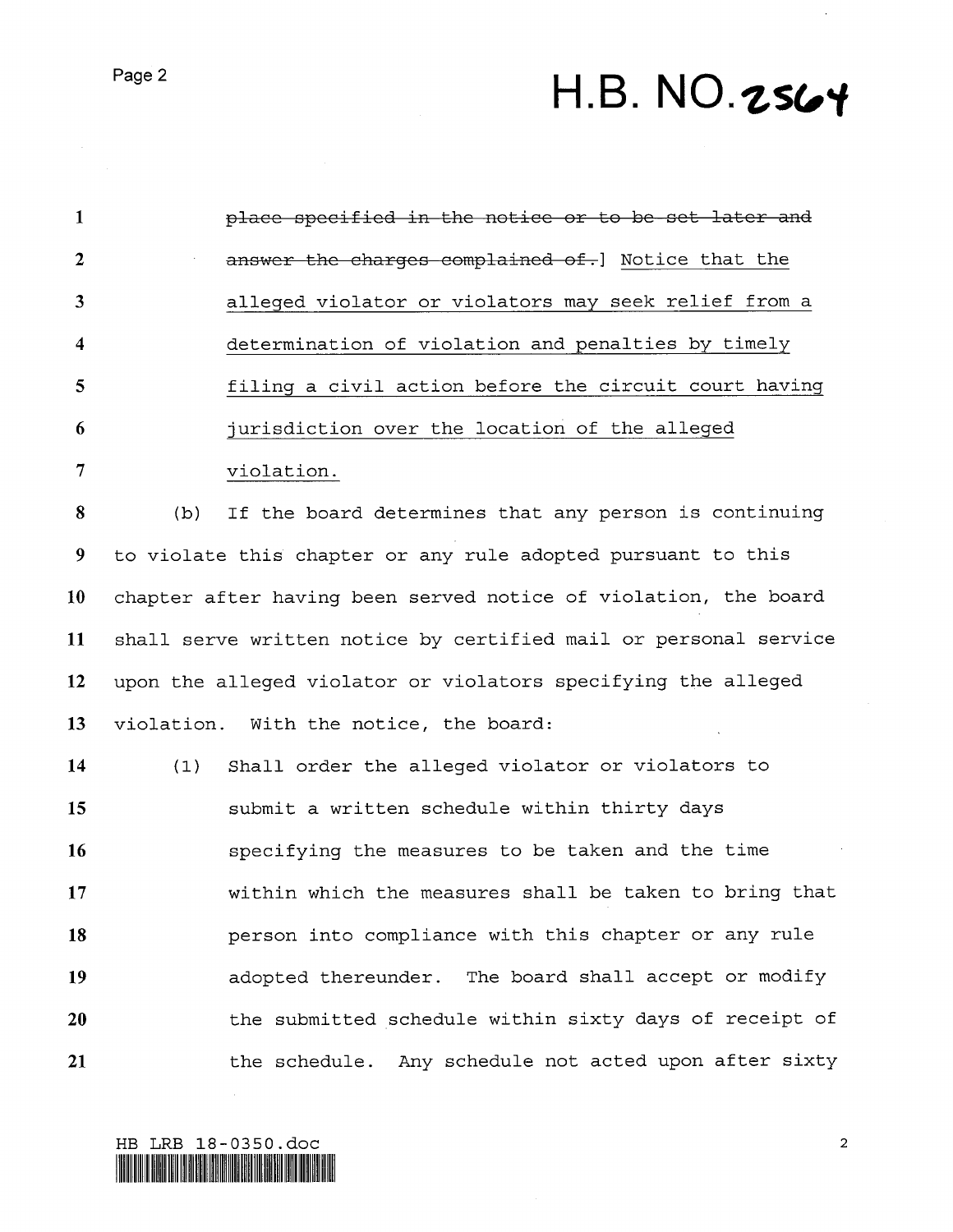### $H.B. NO. 2S64$

1 2 3 4 5 6 7 8 9 10 11 12 13 14 15 16 17 18 19 20 days of receipt by the board shall be deemed accepted by the board; (2) Shall order the alleged violator or violators to cease [and desist from] the activities that violate this chapter or any rule adopted thereunder, if that person does not submit <sup>a</sup> written schedule to the board within thirty days. This order shall remain in effect until the board accepts the written schedule; and (3) May impose penalties as provided in section  $6E-11.6$   $\rightarrow$ an4 -(-4-)- May order the alleged violator or violators to appear before the board for <sup>a</sup> hearing to answer the charges issued, at <sup>a</sup> time and place specified in the notice or otherwise set by the board]. (c) If the board determines that any person has violated an accepted schedule or an order issued pursuant to this section, the board shall impose penalties by sending <sup>a</sup> notice in writing, either by certified mail or by personal service to that person, describing such non-adherence or violation with reasonable particularity.



3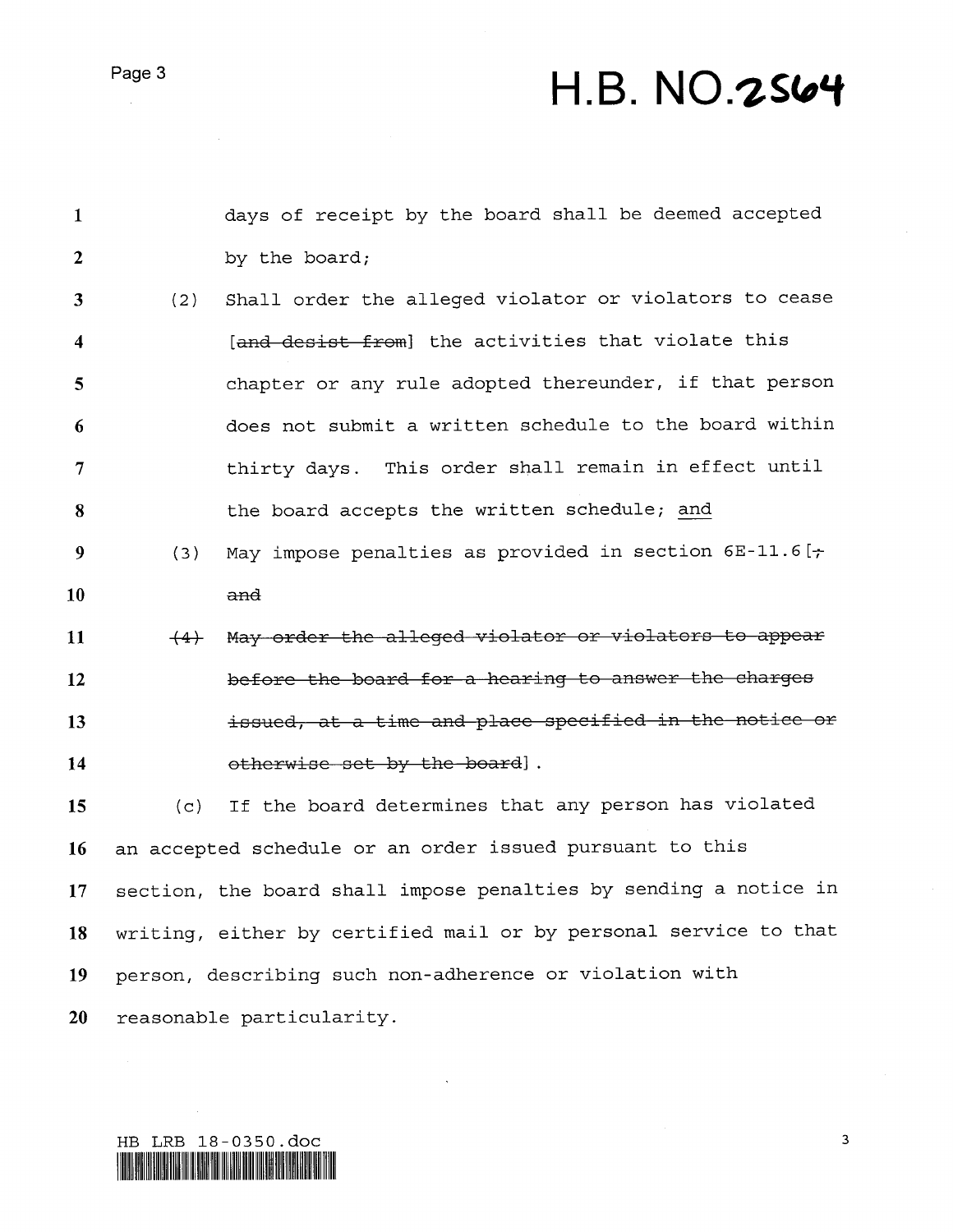### $P\text{age 4} \rightarrow \text{H.B. NO.}$ 2564

 (d) Any order issued pursuant to this chapter shall become 2 final, unless the person or persons named therein [requests in writing, not later than twenty dayo after notice of violation 4 and order is served, a hearing before the board. Upon request for <sup>a</sup> hearing, the board ohall require that the alleged violator or violatoro appear before the board for <sup>a</sup> hearing to anower the chargec iooued, at <sup>a</sup> time and place apecified in the notice or 8 otherwise set by the board.] timely file a civil action contesting the order in the circuit court having jurisdiction over the location of the alleged violation. Any penalty imposed pursuant to this chapter shall become due and payable twenty days after the notice of penalty is 13 served, unless the person or persons named therein [requests in 14 writing a hearing before the board.] timely file a civil action contesting the order in the circuit court having jurisdiction 16 over the location of the alleged violation. Whenever a [hearing 17 is requested on] civil action is filed in the applicable circuit court contesting any penalty imposed pursuant to this chapter, the penalty shall become due and payable only upon completion of all review proceedings and the issuance of <sup>a</sup> final order confirming the penalty in whole or in part.

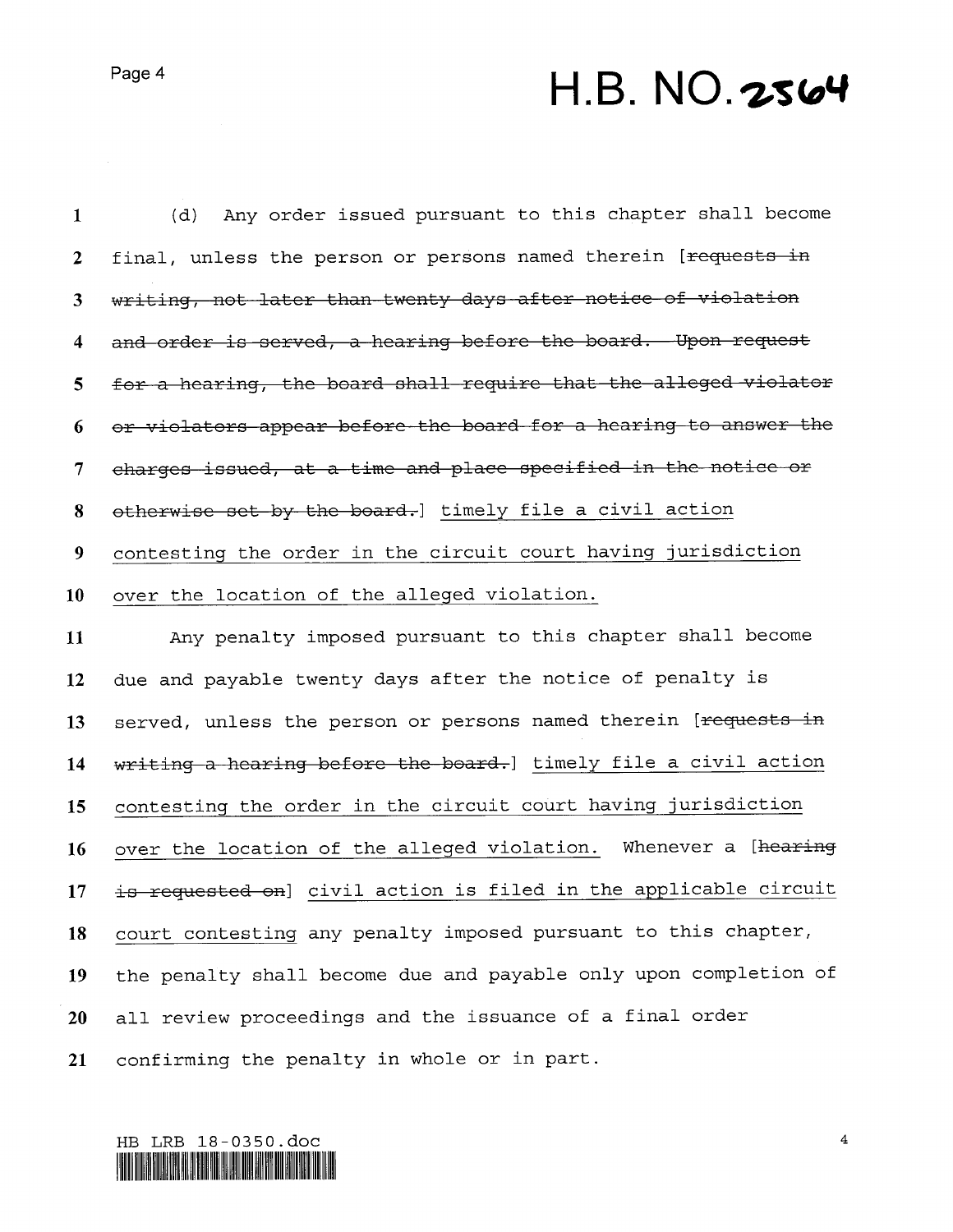### Page 5 H.B. NO. 2564

| $\mathbf{1}$            | [Any hearing conducted pursuant to this section shall<br>(e)     |
|-------------------------|------------------------------------------------------------------|
| $\mathbf{2}$            | be conducted as a contested case under chapter 91.] If, after a  |
| 3                       | [hearing held] civil action is filed pursuant to this section,   |
| $\overline{\mathbf{4}}$ | the [board] circuit court finds that a violation or violations   |
| 5                       | has occurred, the board, consistent with any order of the        |
| 6                       | circuit court, shall:                                            |
| 7                       | Affirm or modify any penalties imposed;<br>(1)                   |
| 8                       | Modify or affirm the order previously issued; or<br>(2)          |
| 9                       | Issue an appropriate order or orders for the<br>(3)              |
| 10                      | prevention, abatement, or control of the violation or            |
| 11                      | for the taking of such other corrective action as may            |
| 12                      | be appropriate.                                                  |
| 13                      | Any order issued after [a hearing] the issuance of an applicable |
| 14                      | circuit court ruling may prescribe timetables for necessary      |
| 15                      | action in preventing, abating, or controlling the violation.     |
| 16                      | [If, after a hearing on an order or penalty contained in a       |
| 17                      | notice, the board finds that no violation has occurred or is     |
| 18                      | occurring, the board shall rescind the order or penalty.]        |
| 19                      | If the amount of any penalty is not paid to the<br>(f)           |
| <b>20</b>               | department within thirty days after it becomes due and payable,  |
| 21                      | the board may institute a civil action in the name of the State  |

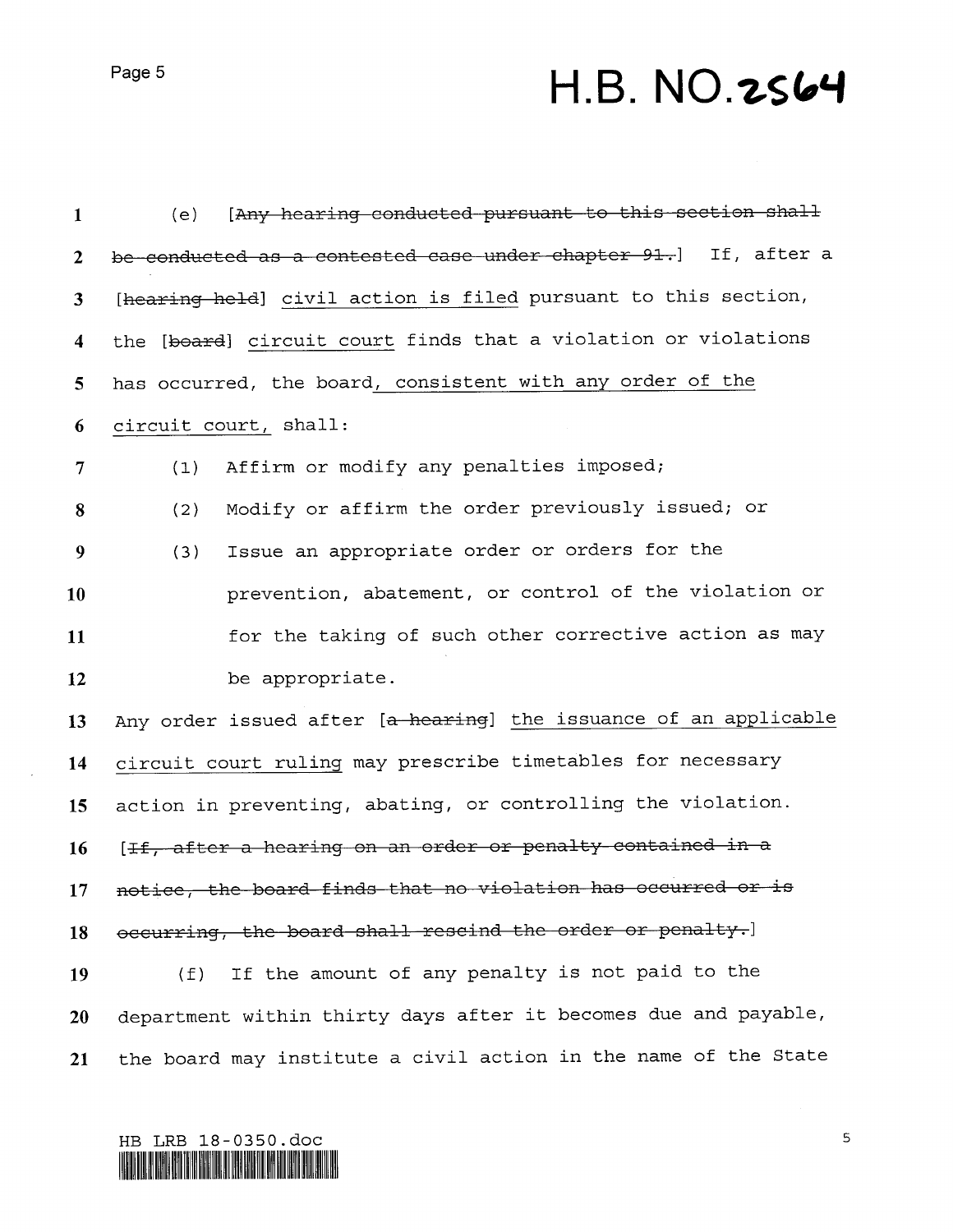to collect the administrative penalty, which shall be <sup>a</sup> government realization. In any proceeding to collect the administrative penalty imposed, the board need only show that: (1) Notice was given; 5 (2) [A hearing was held,] An opportunity was provided for the alleged violator or violators to contest the penalty by filing <sup>a</sup> civil action in circuit court, or 8 the time granted for [requesting a hearing] contesting 9 the penalty has run without [such a request+] a civil action being filed; (3) The administrative penalty was imposed; and (4) The penalty remains unpaid. 13 Eig) In connection with any hearing held pursuant to this 14 section, the board may subpoena the attendance of witnesses and the production of evidence on behalf of all parties.]" SECTION 2. Section 46-4, Hawaii Revised Statutes, is amended by amending subsection (a) to read as follows:  $(18 - 18)$  This section and any ordinance, rule, or regulation adopted in accordance with this section shall apply to lands not 20 contained within the forest reserve boundaries as established on January 31, 1957, or as subsequently amended.

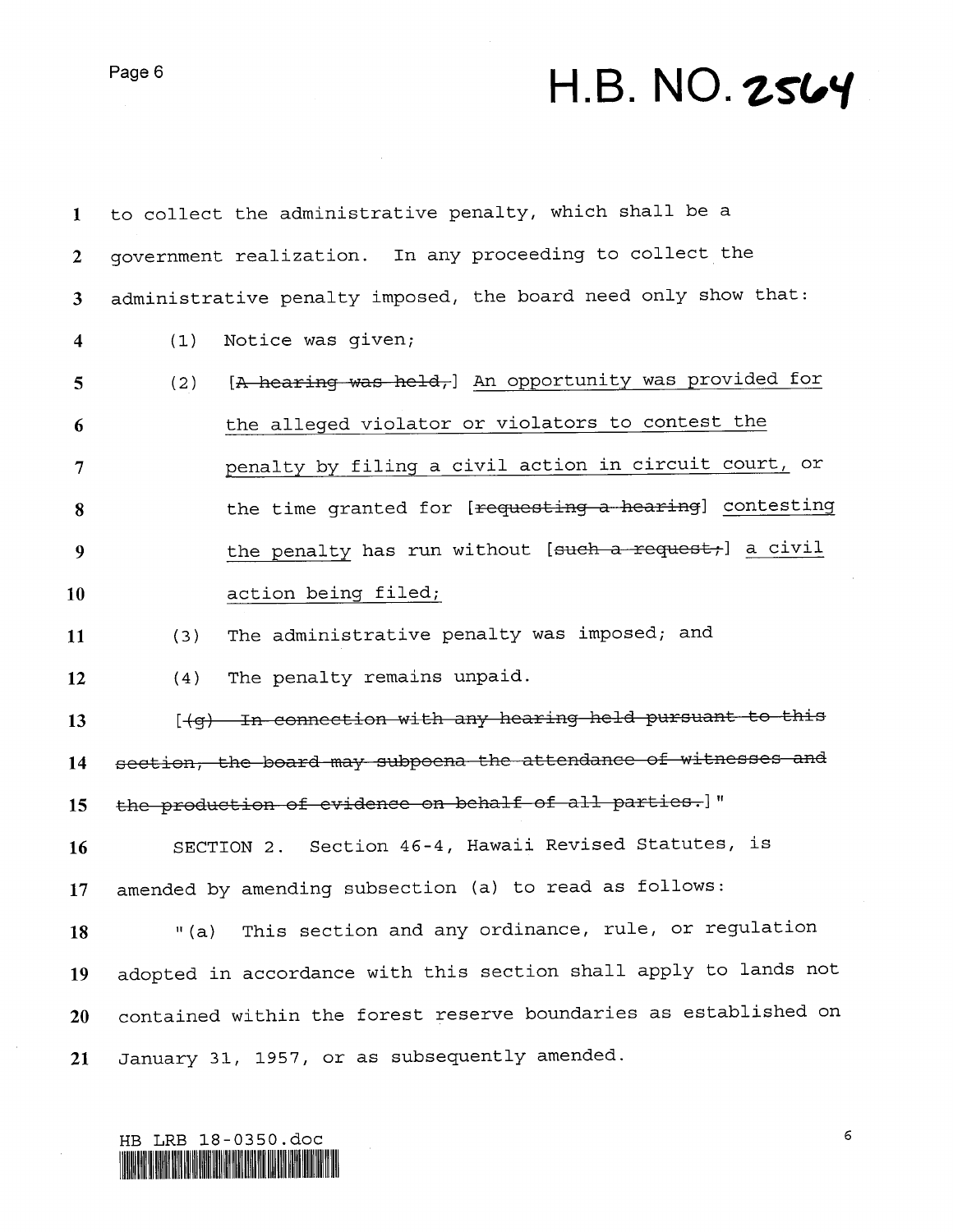### Page 7 H.B. NO. 2564

 Zoning in all counties shall be accomplished within the framework of a long-range, comprehensive general plan prepared or being prepared to guide the overall future development of the county. Zoning shall be one of the tools available to the county to put the general plan into effect in an orderly manner. zoning in the counties of Hawaii, Maui, and Kauai means the establishment of districts of such number, shape, and area, and the adoption of regulations for each district to carry out the purposes of this section. In establishing or regulating the districts, full consideration shall be given to all available data as to soil classification and physical use capabilities of the land to allow and encourage the most beneficial use of the land consonant with good zoning practices. The zoning power granted herein shall be exercised by ordinance which may relate to: (1) The areas within which agriculture, forestry, **industry, trade, and business may be conducted;** 

 (2) The areas in which residential uses may be regulated or prohibited;

 (3) The areas bordering natural watercourses, channels, and streams, in which trades or industries, filling or

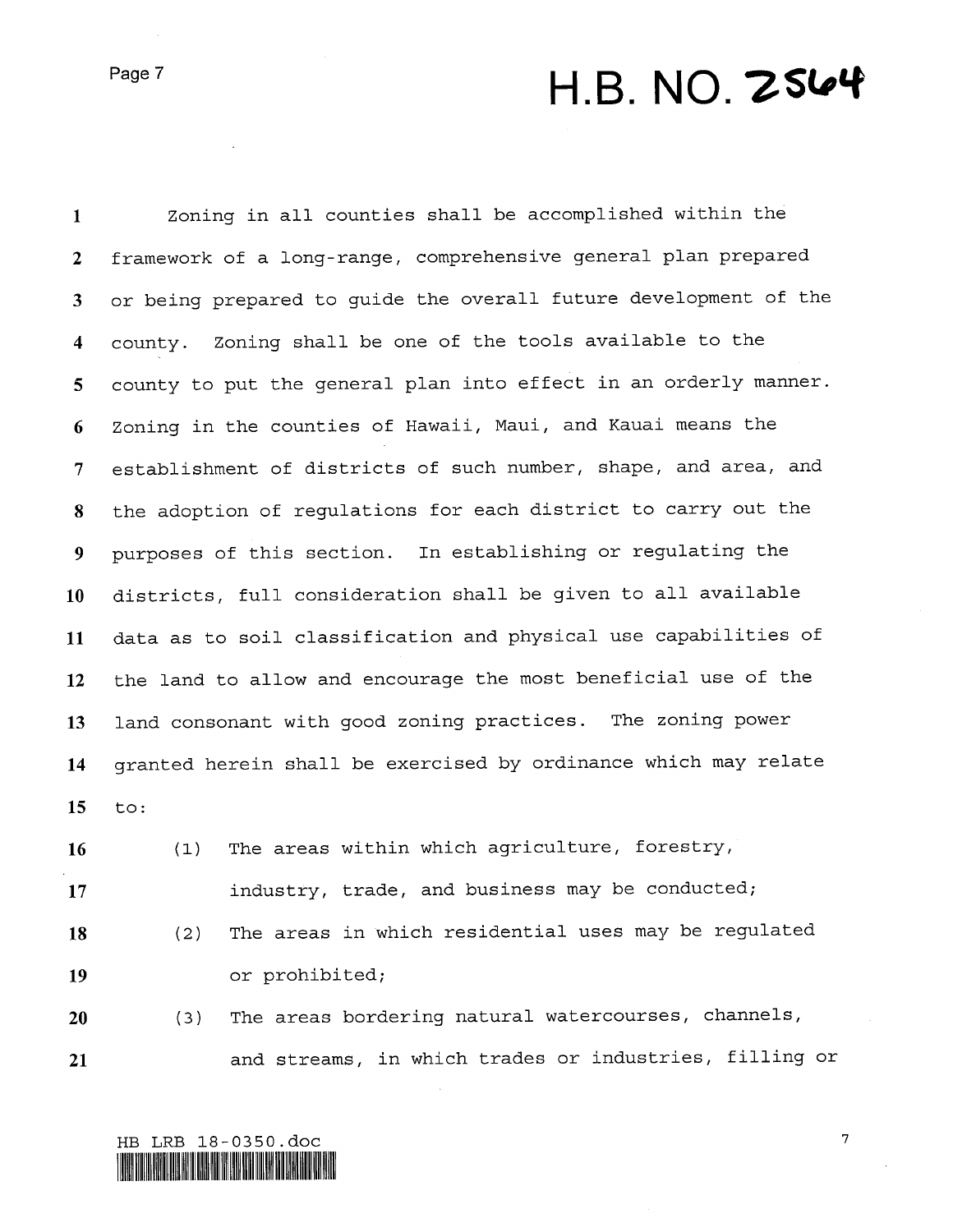Page 8  $H.B. NO. 2564$ 

| $\mathbf{1}$   |      | dumping, erection of structures, and the location of             |
|----------------|------|------------------------------------------------------------------|
| $\mathbf{2}$   |      | buildings may be prohibited or restricted;                       |
| 3              | (4)  | The areas in which particular uses may be subjected to           |
| 4              |      | special restrictions;                                            |
| 5              | (5)  | The location of buildings and structures designed for            |
| 6              |      | specific uses and designation of uses for which                  |
| $\overline{7}$ |      | buildings and structures may not be used or altered;             |
| 8              | (6)  | The location, height, bulk, number of stories, and               |
| 9              |      | size of buildings and other structures;                          |
| 10             | (7)  | The location of roads, schools, and recreation areas;            |
| 11             | (8)  | Building setback lines and future street lines;                  |
| 12             | (9)  | The density and distribution of population;                      |
| 13             | (10) | The percentage of a lot that may be occupied, size of            |
| 14             |      | yards, courts, and other open spaces;                            |
| 15             | (11) | Minimum and maximum lot sizes; and                               |
| <b>16</b>      | (12) | Other regulations the boards or city council find                |
| 17             |      | necessary and proper to permit and encourage the                 |
| 18             |      | orderly development of land resources within their               |
| 19             |      | jurisdictions.                                                   |
| 20             |      | The council of any county shall prescribe rules,                 |
| 21             |      | regulations, and administrative procedures and provide personnel |
|                |      |                                                                  |



 $\sim$   $\sim$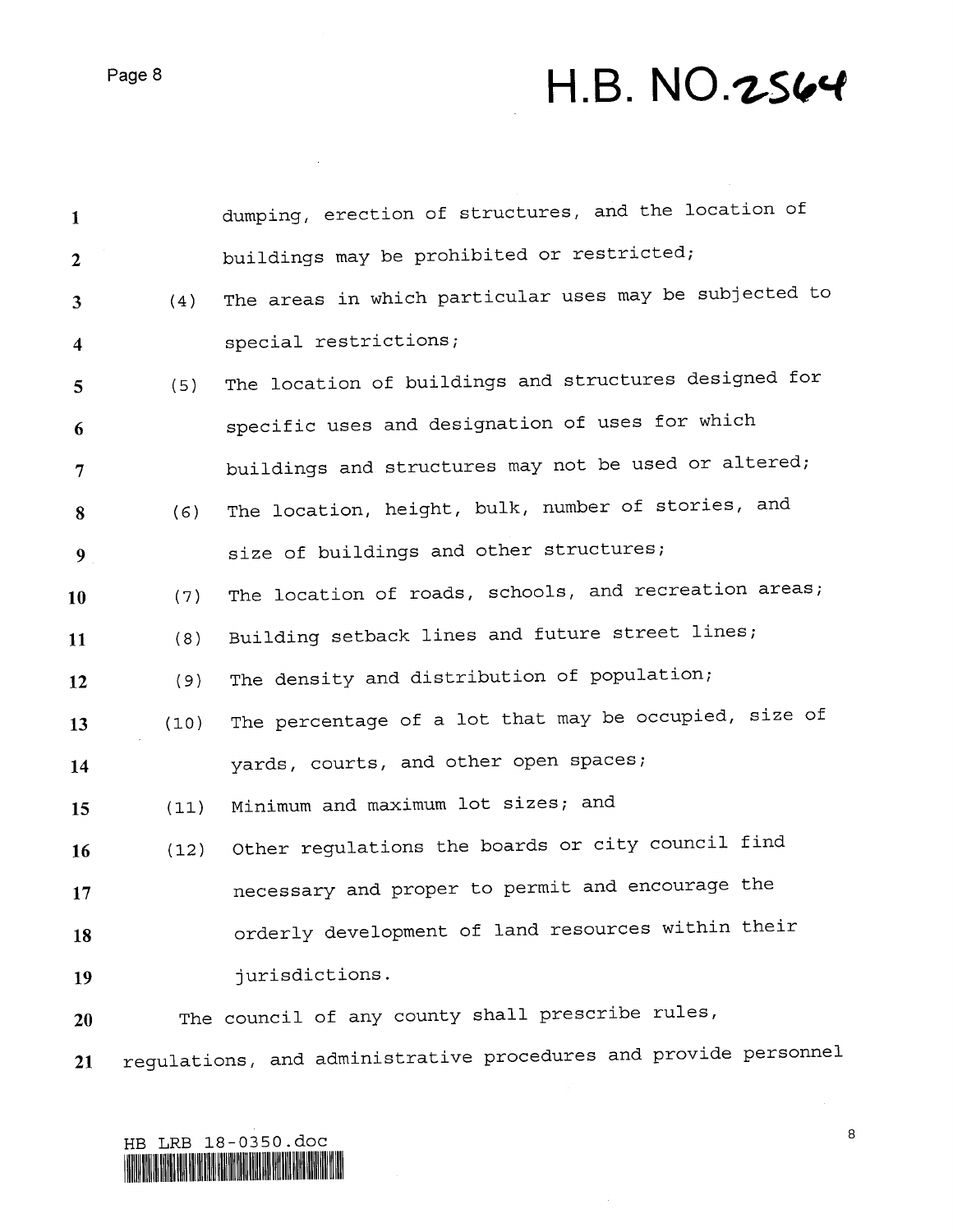Page 9  $H.B. NO. 2564$ 

<sup>1</sup> it finds necessary to enforce this section and any ordinance 2 enacted in accordance with this section [-]; provided that a <sup>3</sup> county shall not conduct contested case hearings regarding 4 disputes over the use of land; provided further that a party <sup>5</sup> aggrieved by an administrative decision regarding the use of <sup>6</sup> land may seek relief by filing <sup>a</sup> civil claim in the circuit <sup>7</sup> court having jurisdiction over the location in which the dispute 8 arises. The ordinances may be enforced by appropriate fines and <sup>9</sup> penalties, civil or criminal, or by court order at the suit of <sup>10</sup> the county or the owner or owners of real estate directly <sup>11</sup> affected by the ordinances. <sup>12</sup> Any civil fine or penalty provided by ordinance under this 13 section may be imposed by the district court [<del>, or by the zoning</del> 14 ageney after an opportunity for a hearing pursuant to chapter 15 91. The proceeding shall not be a prerequisite for any 16 injunctive relief ordered by the circuit court]. <sup>17</sup> Nothing in this section shall invalidate any zoning <sup>18</sup> ordinance or regulation adopted by any county or other agency of <sup>19</sup> government pursuant to the statutes in effect prior to July 1, 20 1957. Nothing in this<br>Drainance or regulat<br>Hovernment pursuant<br>1957.<br>He LRB 18-0350.doc

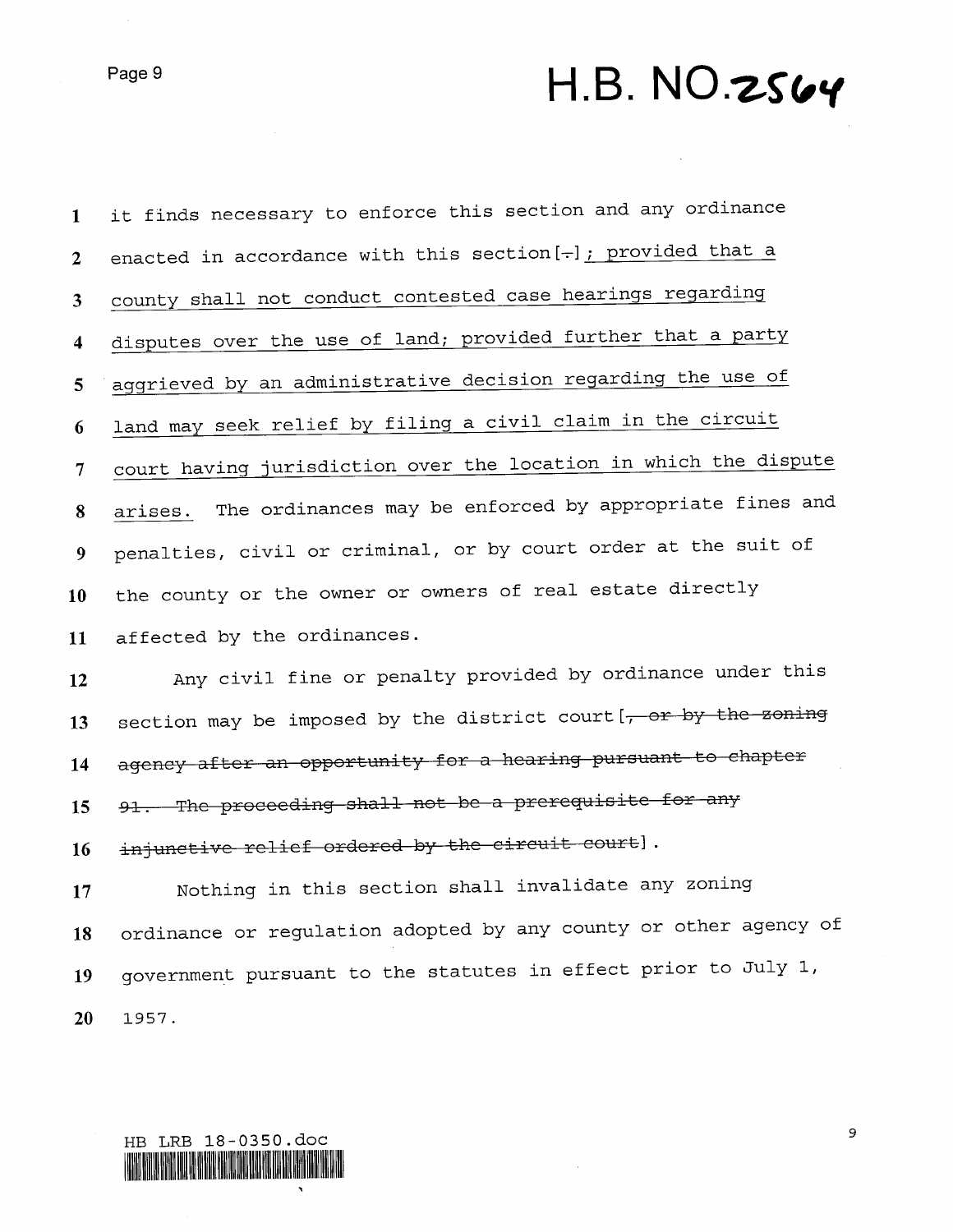### $H.B. NO. zs$

 The powers granted herein shall be liberally construed in favor of the county exercising them, and in such <sup>a</sup> manner as to promote the orderly development of each county or city and county in accordance with <sup>a</sup> long-range, comprehensive general plan to ensure the greatest benefit for the State as <sup>a</sup> whole. This section shall not be construed to limit or repeal any powers of any county to achieve these ends through zoning and building regulations, except insofar as forest and water reserve 9 zones are concerned and as provided in subsections (c) and  $(d)$ . Neither this section nor any ordinance enacted pursuant to this section shall prohibit the continued lawful use of any building or premises for any trade, industrial, residential, agricultural, or other purpose for which the building or premises is used at the time this section or the ordinance takes effect; provided that <sup>a</sup> zoning ordinance may provide for elimination of nonconforming uses as the uses are discontinued, or for the amortization or phasing out of nonconforming uses or signs over <sup>a</sup> reasonable period of time in commercial, industrial, resort, and apartment zoned areas only. In no event shall such amortization or phasing out of nonconforming uses apply to any existing building or premises used for residential

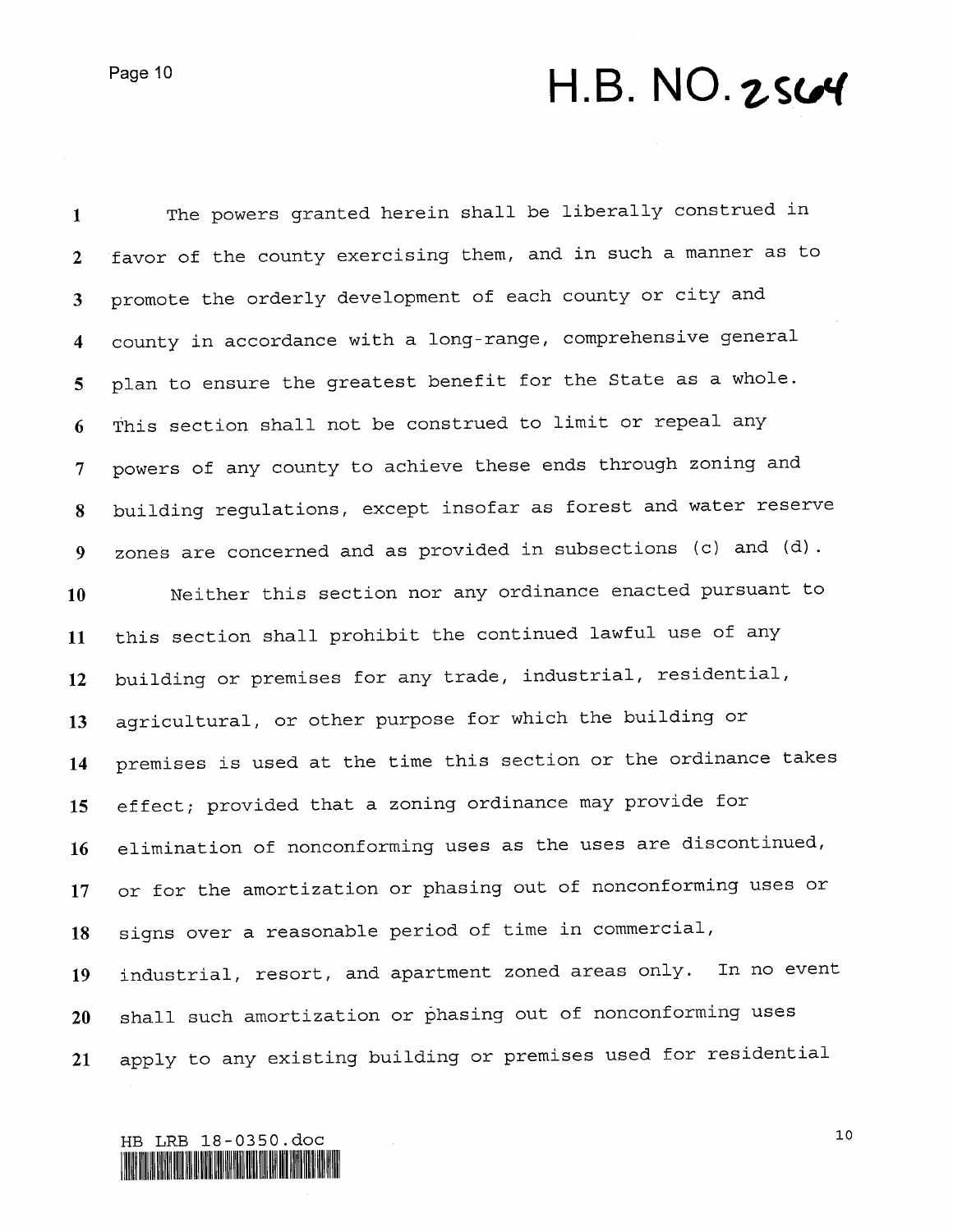# Page 11 H.B. NO. 2544

 (single-family or duplex) or agricultural uses. Nothing in this section shall affect or impair the powers and duties of the director of transportation as set forth in chapter 262." SECTION 3. Section 171-6, Hawaii Revised Statutes, is amended to read as follows: 6 "S171-6 Powers. Except as otherwise provided by law, the board of land and natural resources shall have the powers and functions granted to the heads of departments and the board of land and natural resources under chapter 26. In addition to the foregoing, the board may: (1) Adopt a seal; (2) Administer oaths; (3) prescribe forms of instruments and documents; (4) Adopt rules which, upon compliance with chapter 91, shall have the force and effect of law; (5) Set, charge, demand, and collect reasonable fees for the preparation of documents to be issued, for the surveying of public lands, and for the issuing of certified copies of its government records, which fees, when collected, shall be deposited into the

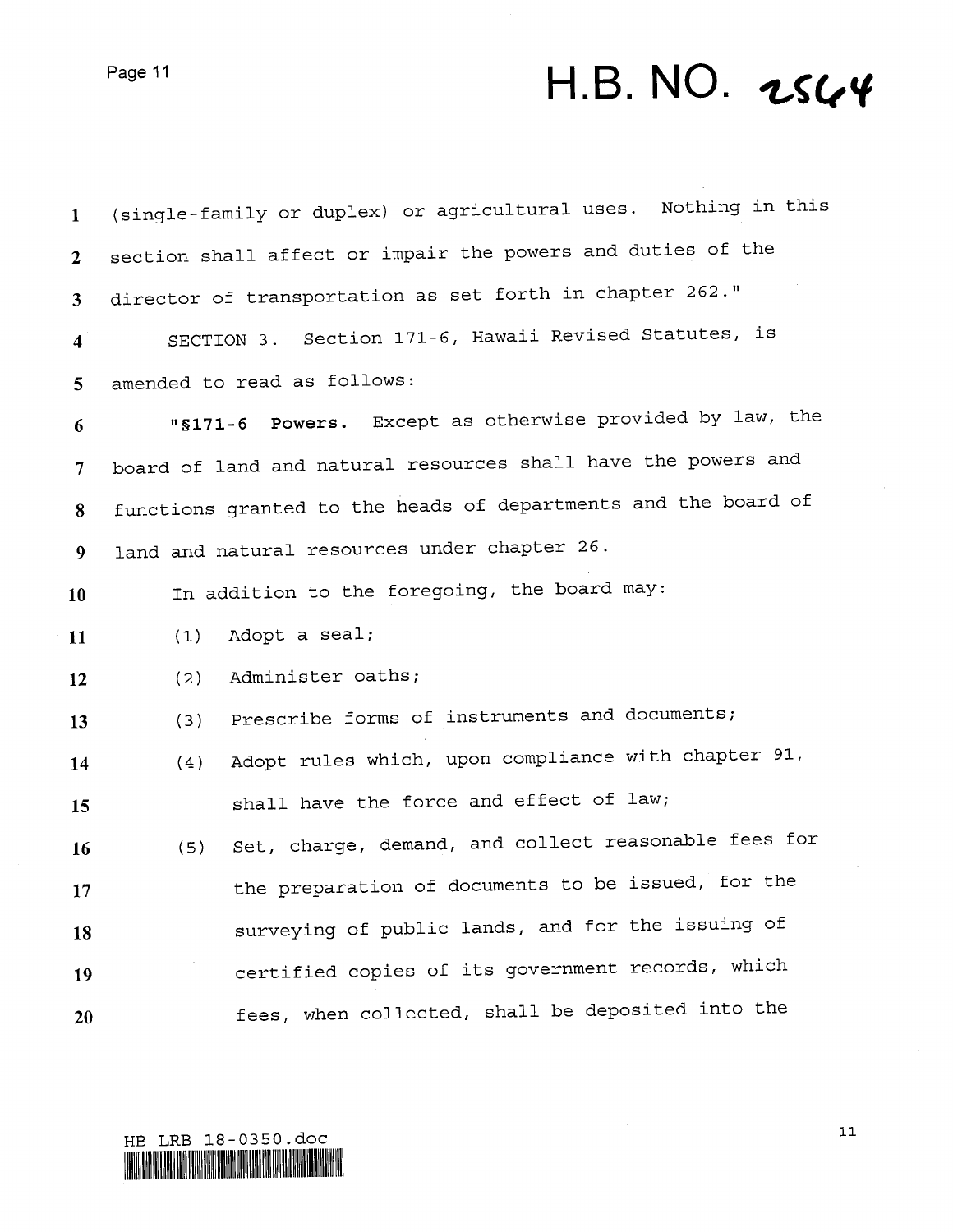### $H.B. NO. 2544$

 state general fund, unless otherwise specified in this 2 chapter; (6) Establish additional restrictions, requirements, or conditions, not inconsistent with those prescribed in 5 this chapter, relating to the use of particular land being disposed of, the terms of sale, lease, license, or permit, and the qualifications of any person to draw, bid, or negotiate for public land; (7) Reduce or waive the lease rental at the beginning of the lease on any lease of public land to be used for any agricultural or pastoral use, or for resort, commercial, industrial, or other business use where the land being leased requires substantial improvements to be placed thereon; provided that such reduction or waiver shall not exceed two years for land to be used for any agricultural or pastoral use, or exceed one year for land to be used for resort, commercial, industrial, or other business use; (8) Delegate to the chairperson or employees of the department of land and natural resources, subject to 21 the board's control and responsibility, such powers

HB LRB 18-0350.doc <sup>12</sup>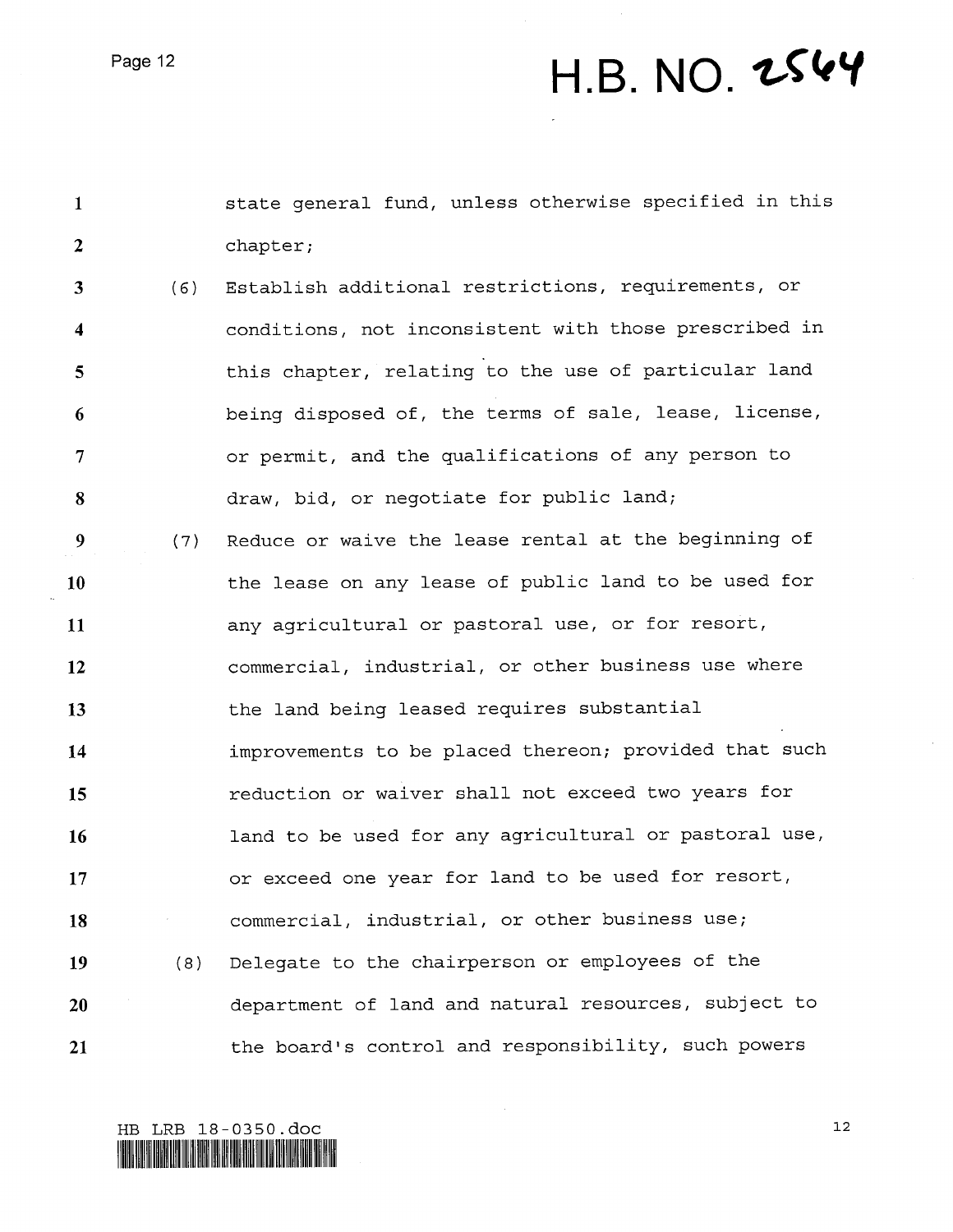# Page 13  $H.B.~NO.$  2564

| $\mathbf{1}$     |      | and duties as may be lawful or proper for the             |
|------------------|------|-----------------------------------------------------------|
| $\overline{2}$   |      | performance of the functions vested in the board;         |
| 3                | (9)  | Use arbitration under chapter 658A to settle any          |
| $\boldsymbol{4}$ |      | controversy arising out of any existing or future         |
| 5                |      | lease;                                                    |
| 6                | (10) | Set, charge, and collect reasonable fees in an amount     |
| $\overline{7}$   |      | sufficient to defray the cost of performing or            |
| 8                |      | otherwise providing for the inspection of activities      |
| 9                |      | permitted upon the issuance of a land license             |
| 10               |      | involving a commercial purpose;                           |
| 11               | (11) | Appoint masters or hearing officers to conduct public     |
| 12               |      | hearings as provided by law and under such conditions     |
| 13               |      | as the board by rules shall establish;                    |
| 14               | (12) | Bring such actions as may be necessary to remove or       |
| 15               |      | remedy encroachments upon public lands. Any person        |
| 16               |      | causing an encroachment upon public land shall:           |
| 17               |      | Be fined not more than \$1,000 a day for the first<br>(A) |
| 18               |      | offense;                                                  |
| 19               |      | Be fined not less than \$1,000 nor more than<br>(B)       |
| 20               |      | \$4,000 per day upon the second offense and               |
| 21               |      | thereafter;                                               |

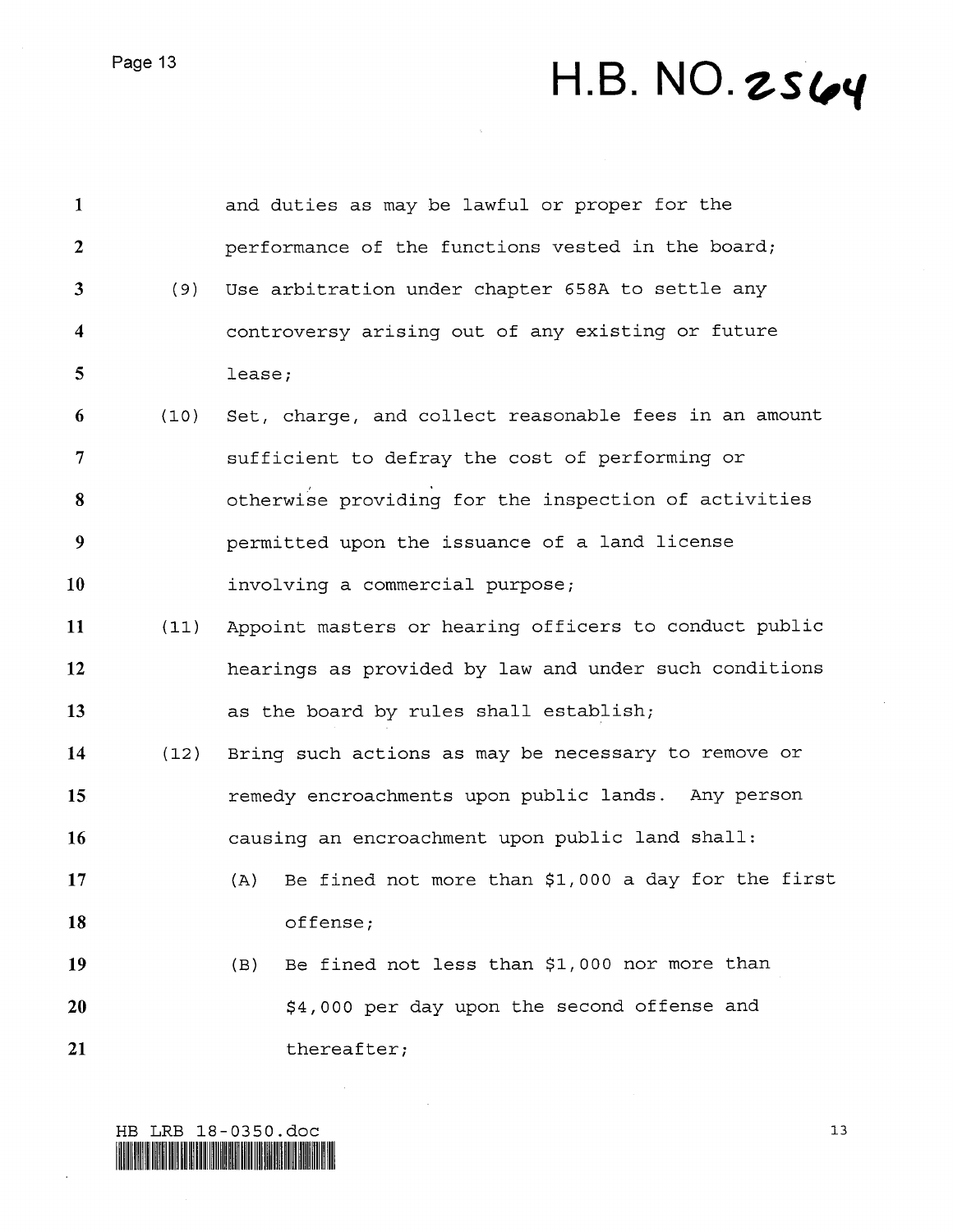Page 14

| $\mathbf{1}$   |      | If required by the board, restore the land to its<br>(C) |
|----------------|------|----------------------------------------------------------|
| $\overline{2}$ |      | original condition if altered and assume the             |
| $\mathbf{3}$   |      | costs thereof;                                           |
| 4              |      | Assume such costs as may result from adverse<br>(D)      |
| 5              |      | effects from such restoration; and                       |
| 6              |      | Be liable for administrative costs incurred by<br>(E)    |
| 7              |      | the department and for payment of damages;               |
| 8              | (13) | Set, charge, and collect interest and a service charge   |
| 9              |      | on delinquent payments due on leases, sales, or other    |
| 10             |      | accounts. The rate of interest shall not exceed one      |
| 11             |      | per cent a month and the service charge shall not        |
| 12             |      | exceed \$50 a month for each delinquent payment;         |
| 13             |      | provided that the contract shall state the interest      |
| 14             |      | rate and the service charge and be signed by the party   |
| 15             |      | to be charged;                                           |
| 16             |      | (14) Set, charge, and collect additional rentals for the |
| 17             |      | unauthorized use of public lands by a lessee,            |
| 18             |      | licensee, grantee, or permittee who is in violation of   |
| 19             |      | any term or condition of a lease, license, easement,     |
| <b>20</b>      |      | or revocable permit, retroactive to the date of the      |
| 21             |      | occurrence of the violation. Such amounts shall be       |

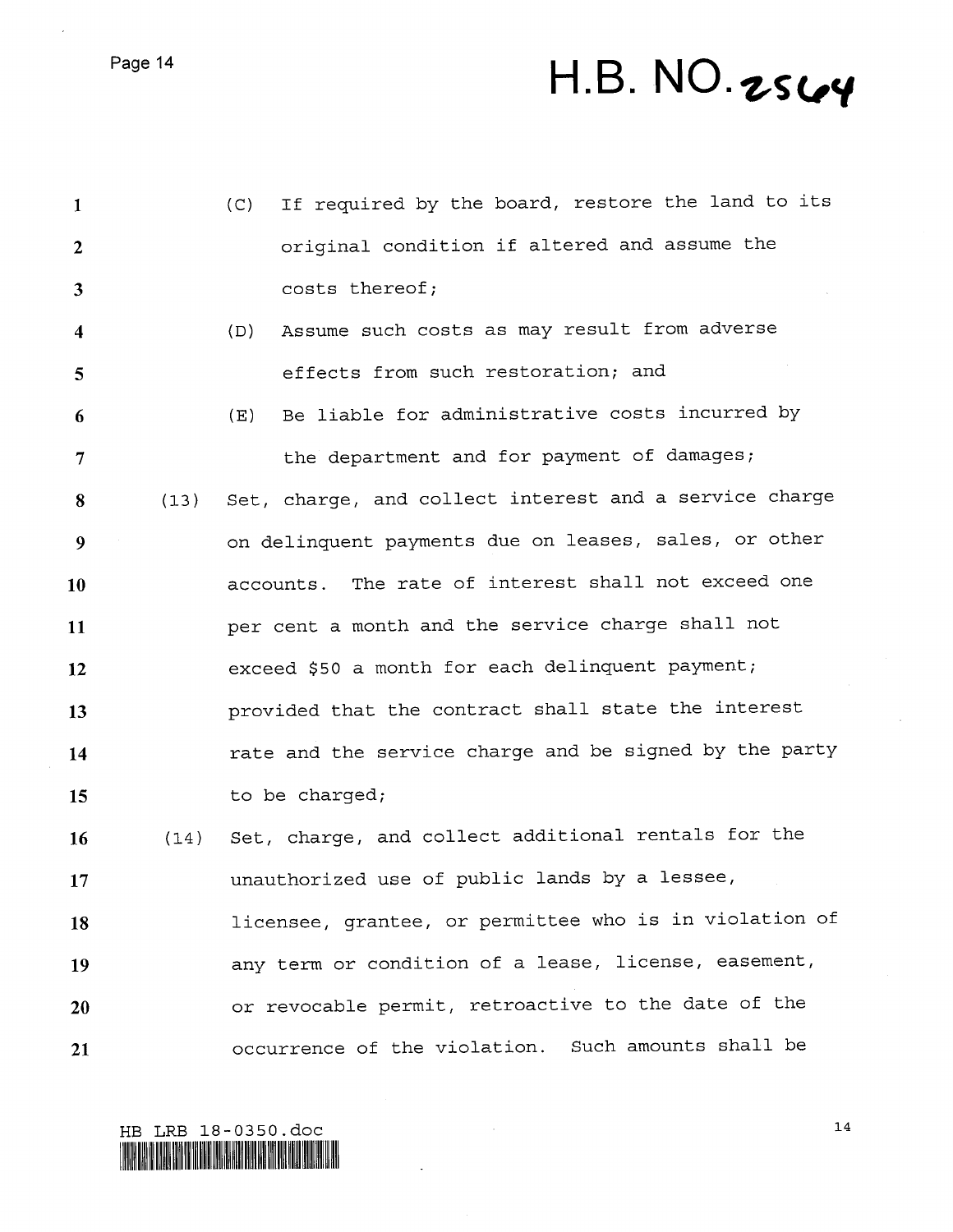## Page 15  $H.B. NO.$ <sub>254</sub>4

| $\mathbf{1}$     |      | considered delinquent payments and shall be subject to  |
|------------------|------|---------------------------------------------------------|
| $\boldsymbol{2}$ |      | interest and service charges as provided in paragraph   |
| 3                |      | (13);                                                   |
| 4                | (15) | Set, charge, and collect reasonable fines for           |
| 5                |      | violation of this chapter or any rule adopted           |
| 6                |      | thereunder. Any person engaging in any prohibited use   |
| $\tau$           |      | of public lands or conducting any prohibited activity   |
| 8                |      | on public lands, or violating any of the other          |
| 9                |      | provisions of this chapter or any rule adopted          |
| 10               |      | thereunder, for which violation a penalty is not        |
| 11               |      | otherwise provided, shall be:                           |
| 12               |      | Fined not more than \$5,000 per violation for a<br>(A)  |
| 13               |      | first violation or a violation beyond five years        |
| 14               |      | of the last violation; provided that, after             |
| 15               |      | written or verbal notification from the                 |
| 16               |      | department, an additional \$1,000 per day per           |
| 17               |      | violation may be assessed for each day in which         |
| 18               |      | the violation persists;                                 |
| 19               |      | Fined not more than \$10,000 per violation for a<br>(B) |
| 20               |      | second violation within five years of the last          |
| 21               |      | violation; provided that, after written or verbal       |



 $\epsilon$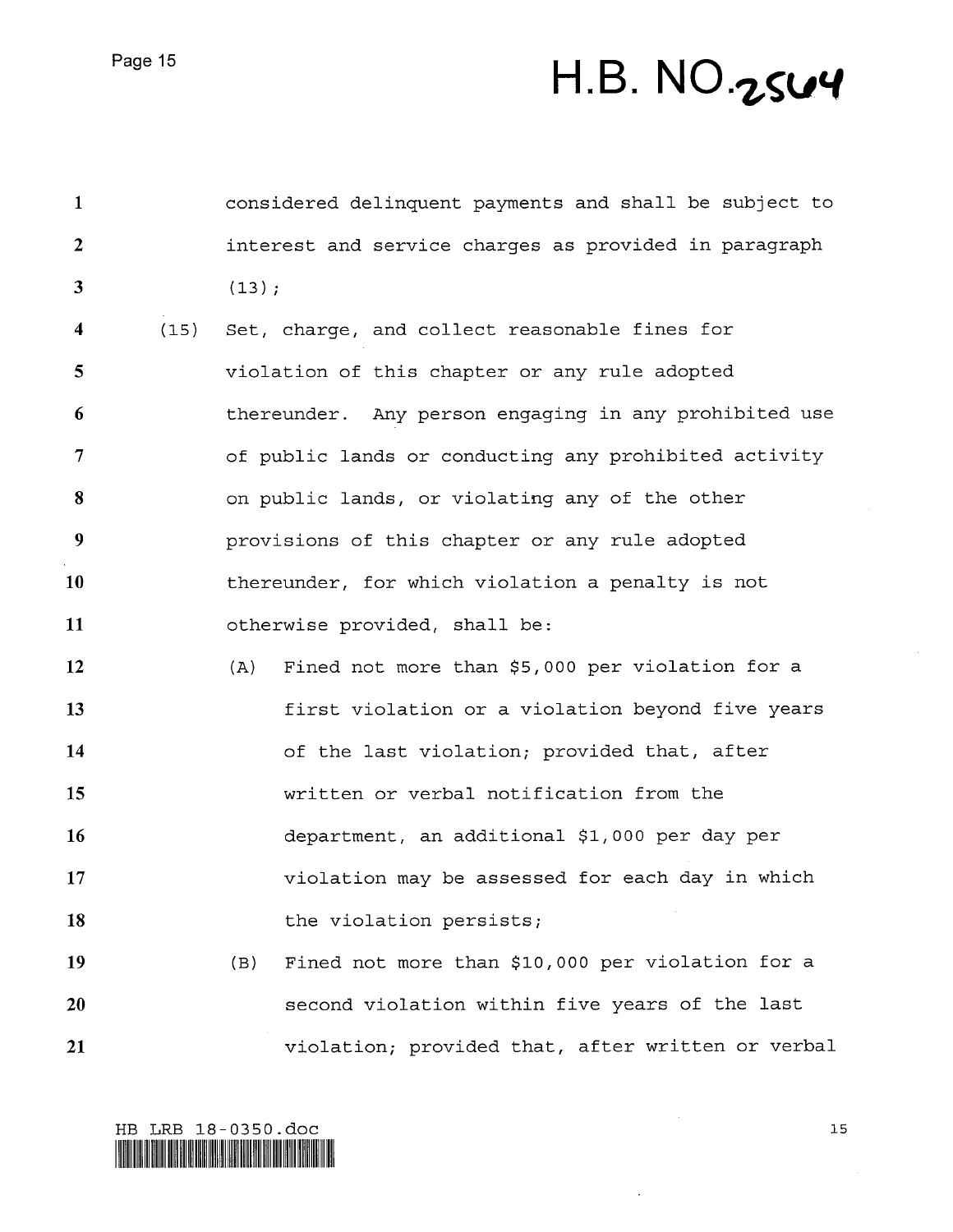## Page 16  $H.B. NO. 2564$

| $\mathbf{1}$     | notification from the department, an additional         |
|------------------|---------------------------------------------------------|
| $\boldsymbol{2}$ | \$2,000 per day per violation may be assessed for       |
| $\mathbf{3}$     | each day in which the violation persists;               |
| $\overline{4}$   | Fined not more than \$20,000 per violation for a<br>(C) |
| 5                | third or subsequent violation within five years         |
| 6                | of the last violation; provided that, after             |
| $\overline{7}$   | written or verbal notification from the                 |
| 8                | department, an additional \$4,000 per day per           |
| 9                | violation may be assessed for each day in which         |
| 10               | the violation persists; and                             |
| 11               | Liable for administrative costs and expenses<br>(D)     |
| 12               | incurred by the department and for payment for          |
| 13               | damages, including but not limited to natural           |
| 14               | resource damages.                                       |
| 15               | In addition to the fines, administrative costs, and     |
| 16               | damages provided for hereinabove, for damage to or      |
| 17               | theft of natural resources, the board may also set,     |
| 18               | charge, and collect a fine that, in its discretion, is  |
| 19               | appropriate considering the value of the natural        |
| 20               | resource that is damaged or the subject of the theft.   |
| 21               | In arriving at an appropriate fine, the board may       |

RB LRB 18—0350.doc 16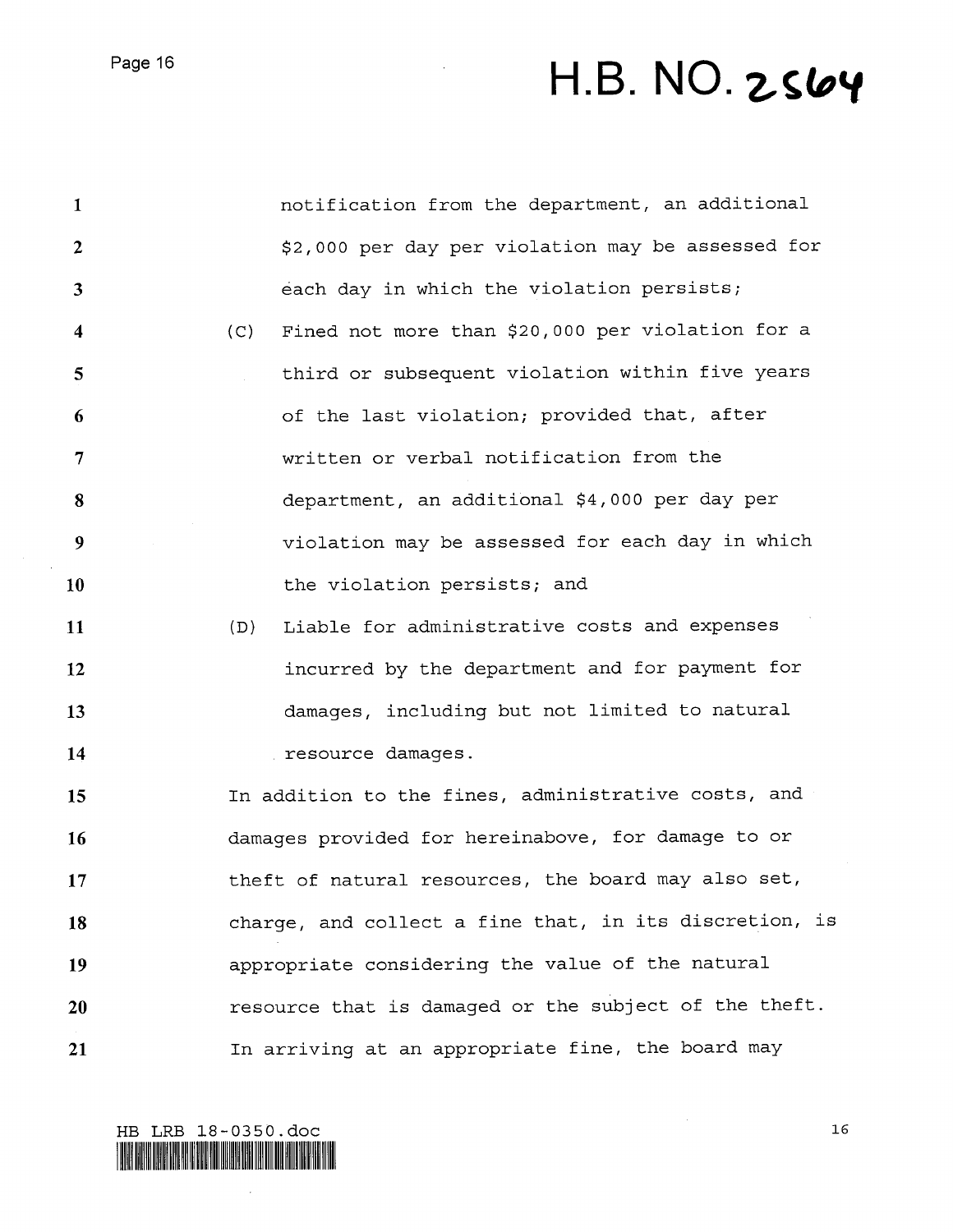ia<br>Antiko  $\delta$  ,  $\delta$  ,  $\delta$  ,  $\delta$ 

 $\Delta$ 

# Page 17 H.B. NO. 2564

| $\mathbf{1}$     |      | consider the market value of the natural resource      |
|------------------|------|--------------------------------------------------------|
| $\overline{2}$   |      | damaged or taken and any other factor it deems         |
| $\mathbf{3}$     |      | appropriate, such as the loss of the natural resource  |
| $\boldsymbol{4}$ |      | to its natural habitat and environment and the cost of |
| 5                |      | restoration or replacement. The remedies provided for  |
| 6                |      | in this paragraph are cumulative and in addition to    |
| $\overline{7}$   |      | any other remedies allowed by law.                     |
| 8                |      | No person shall be sanctioned pursuant to this section |
| $\frac{9}{2}$    |      | for the exercise of native Hawaiian gathering rights   |
| 10               |      | and traditional cultural practices as authorized by    |
| 11               |      | law or as permitted by the department pursuant to      |
| 12               |      | article XII, section 7, of the Hawaii [state           |
| 13               |      | eonstitution; State Constitution;                      |
| 14               | (16) | Issue revenue bonds, subject to the approval of the    |
| 15               |      | legislature. All revenue bonds shall be issued         |
| 16               |      | pursuant to part III of chapter 39, except as provided |
| 17               |      | in this chapter. All revenue bonds shall be issued in  |
| 18               |      | the name of the department and not in the name of the  |
| 19               |      | The final maturity date of the revenue bonds<br>State. |
| 20               |      | may be any date not exceeding thirty years from the    |
| 21               |      | date of issuance;                                      |

HB LRB 18-0350.doc <sup>17</sup>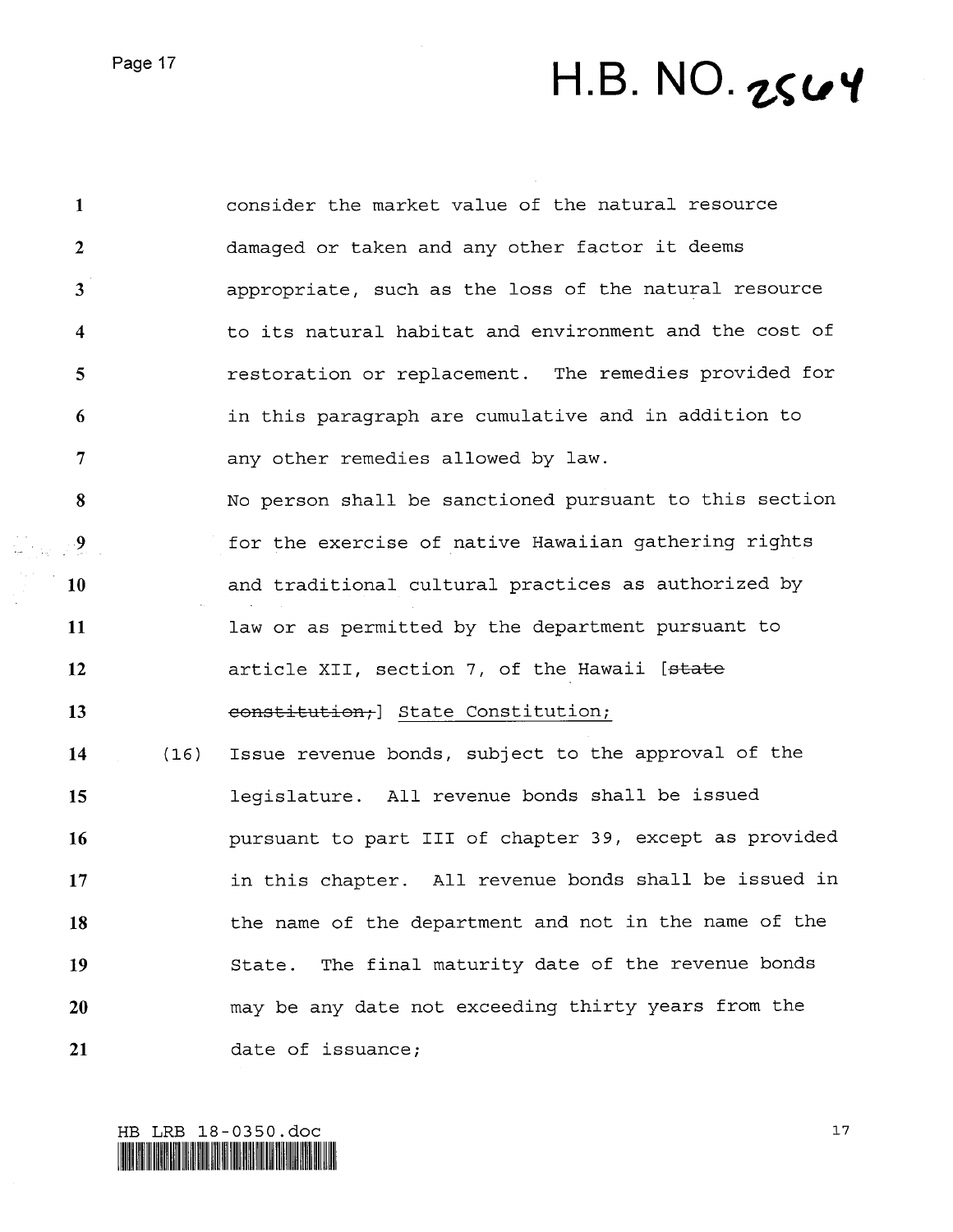### $H.B. NO. 2544$

 (17) Pledge or assign all or any part of the receipts and **2** revenues of the department. The revenue bonds shall be payable from and secured solely by the revenue derived by the department from the industrial park or parks for which the bonds are issued; (18) Reimburse the state general fund for debt service on general obligation bonds or reimbursable general obligation bonds issued by the State for purposes of .9 this chapter; (19) Notwithstanding part II of chapter 205A to the contrary, plan, design, construct, operate, and maintain any lands or facilities under the jurisdiction of the division of boating and ocean recreation of the department without the need to obtain <sup>a</sup> special management area minor permit or special management area use permit; and (20) Do any and all things necessary to carry out its purposes and exercise the powers granted in this 19 chapter $[-]$ ; provided that the board shall not conduct contested case hearings; provided further that <sup>a</sup> party aggrieved by <sup>a</sup> decision

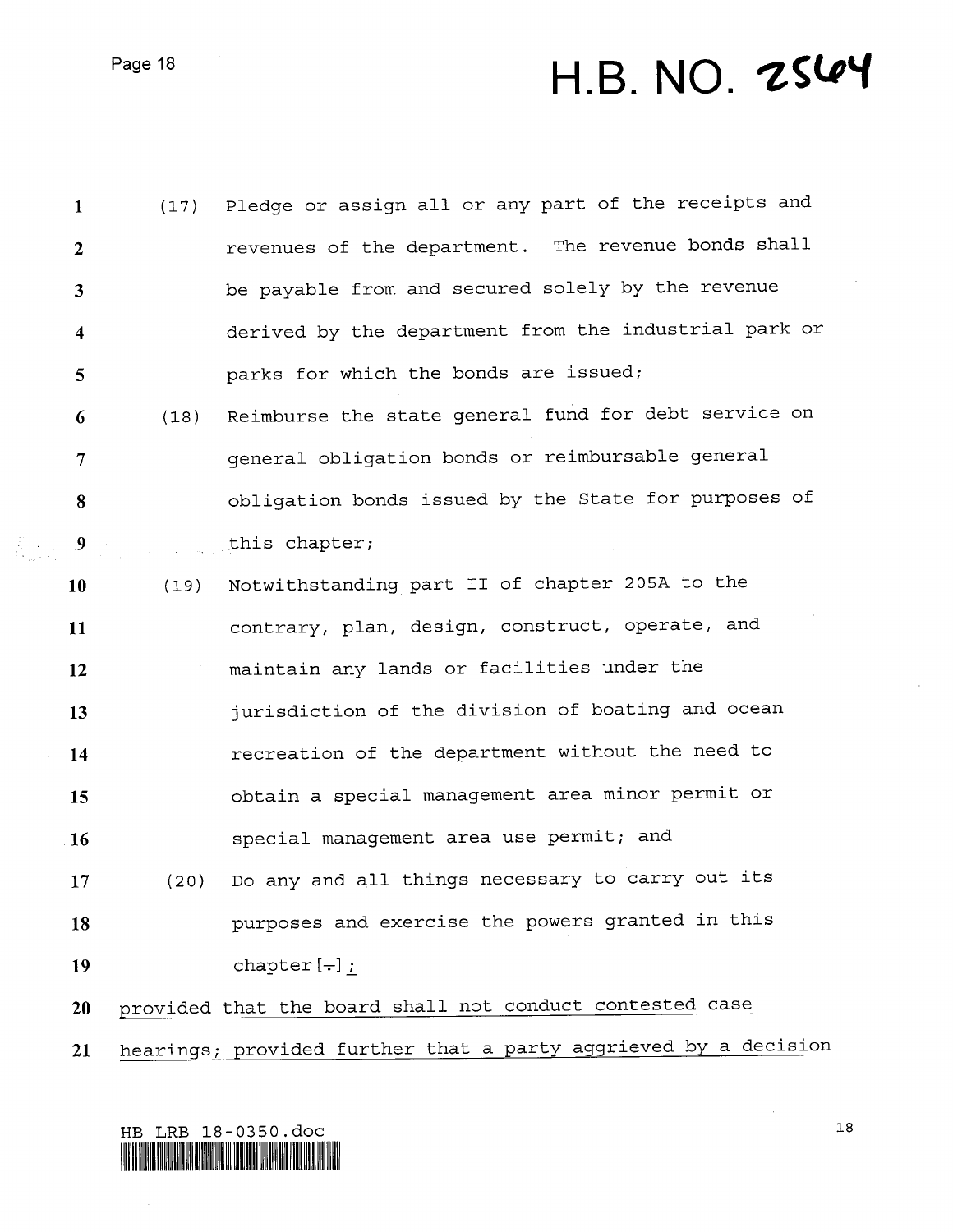$\Delta\sim 10$ 

## Page 19 H.B. NO. 2564

| 1                | of the board may contest the decision by filing a civil action   |
|------------------|------------------------------------------------------------------|
| $\mathbf{2}$     | in the circuit court having jurisdiction over the location in    |
| $\mathbf{3}$     | which the dispute arises."                                       |
| $\boldsymbol{4}$ | SECTION 4. Section 174C-9, Hawaii Revised Statutes, is           |
| 5                | amended to read as follows:                                      |
| 6                | "[4] \$174C-9[+] Proceedings before the commission               |
| $\tau$           | concerning water resources. All proceedings before the           |
| 8                | commission concerning the enforcement or application of any      |
| 9 <sub>1</sub>   | provision of this chapter or any rule adopted pursuant thereto,  |
| 10               | or the issuance, modification, or revocation of any permit or    |
| 11               | license under this code by the commission, shall be conducted in |
| 12               | accordance with chapter $91[-]$ ; provided that the commission   |
| 13               | shall not conduct contested case hearings. Hearings regarding    |
| 14               | particular water resources shall be conducted on the island      |
| 15               | where those water resources are located."                        |
| 16               | SECTION 5. Section 174C-10, Hawaii Revised Statutes, is          |
| 17               | amended to read as follows:                                      |
| 18               | "[4] \$174C-10[+] Dispute resolution. [The commission shall      |
| 19               | have jurisdiction statewide to hear any] Any dispute regarding   |
| <b>20</b>        | water resource protection, water permits, or constitutionally    |
| 21               | protected water interests, or where there is insufficient water  |
|                  |                                                                  |

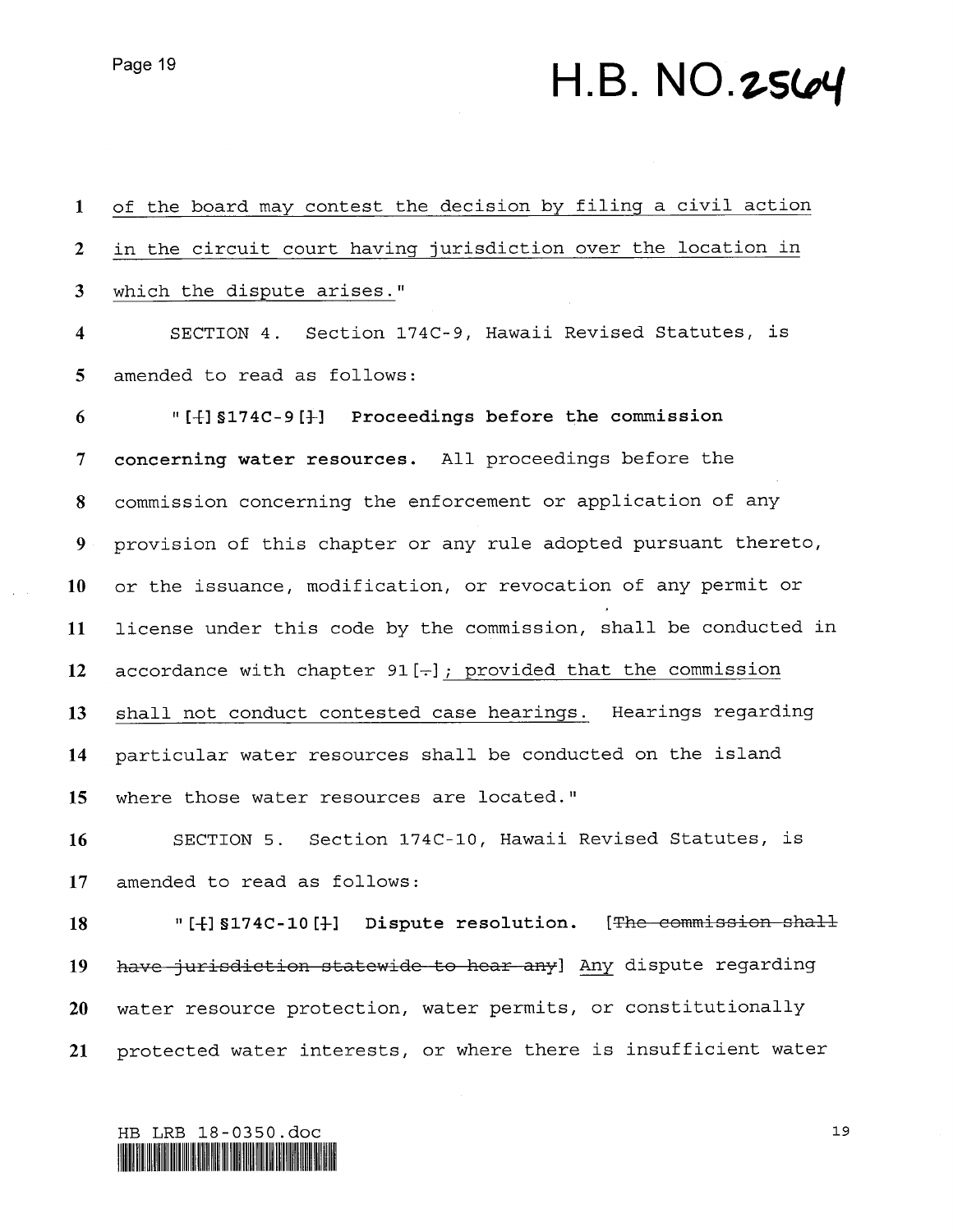### $H.B. NO.$ 25 $V<sup>4</sup>$

 to meet competing needs for water, whether or not the area involved has been designated as <sup>a</sup> water management area under 3 this chapter [- The final decision on any matter shall be made 4 by the commission.] may be adjudicated by the circuit court having jurisdiction over the location in which the dispute arises." SECTION 6. Section 174C-ll, Hawaii Revised Statutes, is amended as follows: 1. By amending subsection (a) to read: "(a) The chairperson may appoint hearings officers, not subject to chapter 76, to hear and reach <sup>a</sup> preliminary decision on any matter concerning the implementation or administration of the state water code which the commission may refer to the 14 hearings officers by rule or otherwise [-]; provided that a hearings officer shall not conduct contested case hearings." 2. By amending subsection (c) to read: "(c) In conducting a hearing other than a contested case hearing on any matter referred by the commission, <sup>a</sup> hearings officer shall solicit and consider the views of the appropriate county officials responsible for planning, economic development, and resource management and such other county officials and

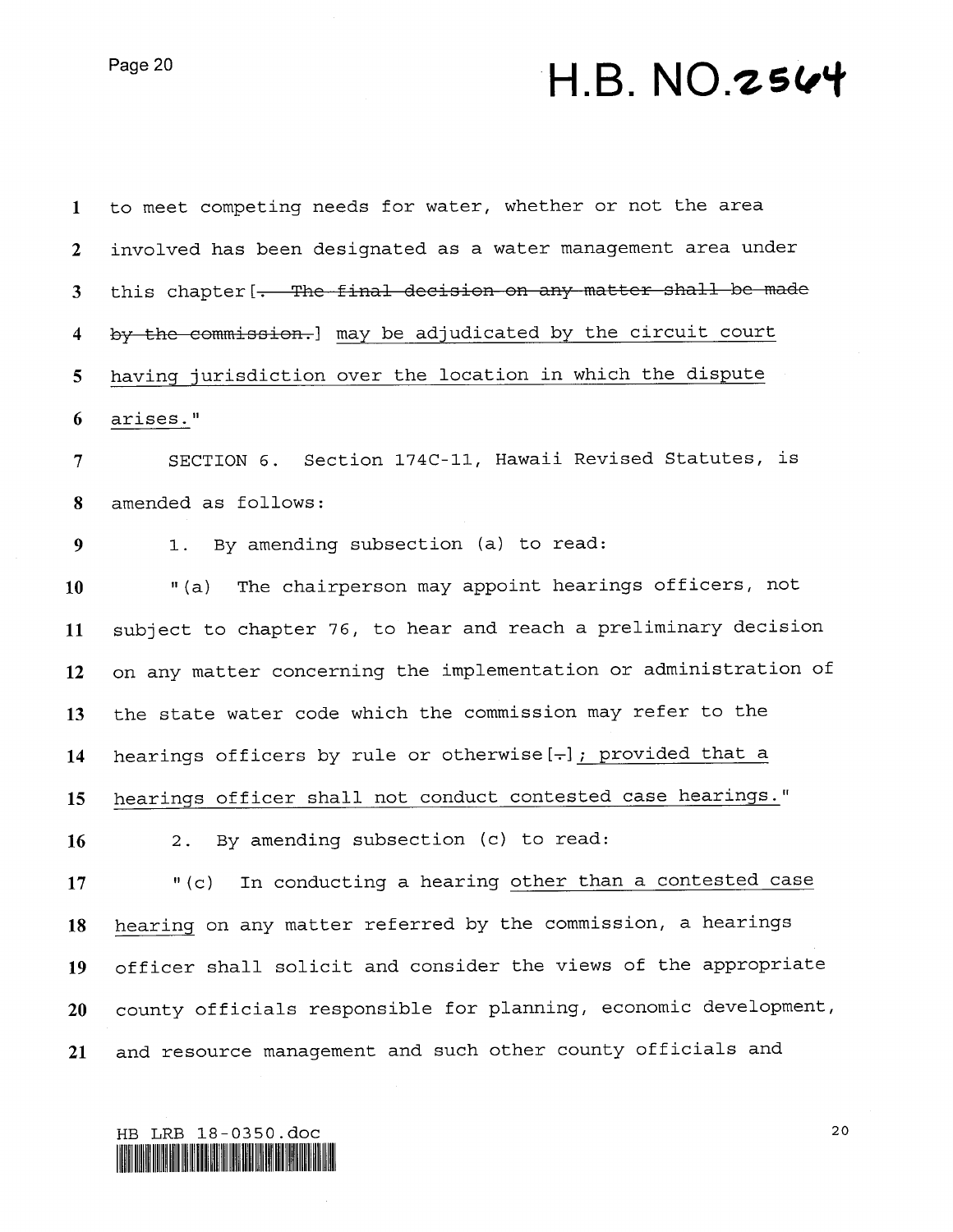others as the commission shall direct. Any affected county agency shall be admitted as <sup>a</sup> party upon request." 3. By amending subsection (f) to read: 4 "(f) [The commission shall adjudicate disputes] Disputes 5 where there is insufficient water to meet competing needs  $[-]$  shall be adjudicated by the circuit court having jurisdiction over the location in which the dispute arises." SECTION 7. Section 183C-6, Hawaii Revised Statutes, is amended by amending subsection (b) to read as follows: "(b) The department shall render <sup>a</sup> decision on <sup>a</sup> completed application for <sup>a</sup> permit within one hundred eighty days of its acceptance by the department. If within one hundred eighty days after acceptance of <sup>a</sup> completed application for <sup>a</sup> permit, the department shall fail to give notice, hold <sup>a</sup> hearing, and render a decision, the owner may automatically put the owner's land to the use or uses requested in the owner's application. When an environmental impact statement is required pursuant to chapter 18 343, [or when a contested case hearing is requested pursuant to 19 ehapter 91, the one hundred eighty days shall be extended an additional ninety days beyond the time necessary to complete the 21 requirements of chapter 343 [or chapter 91]. Any request for



Page 21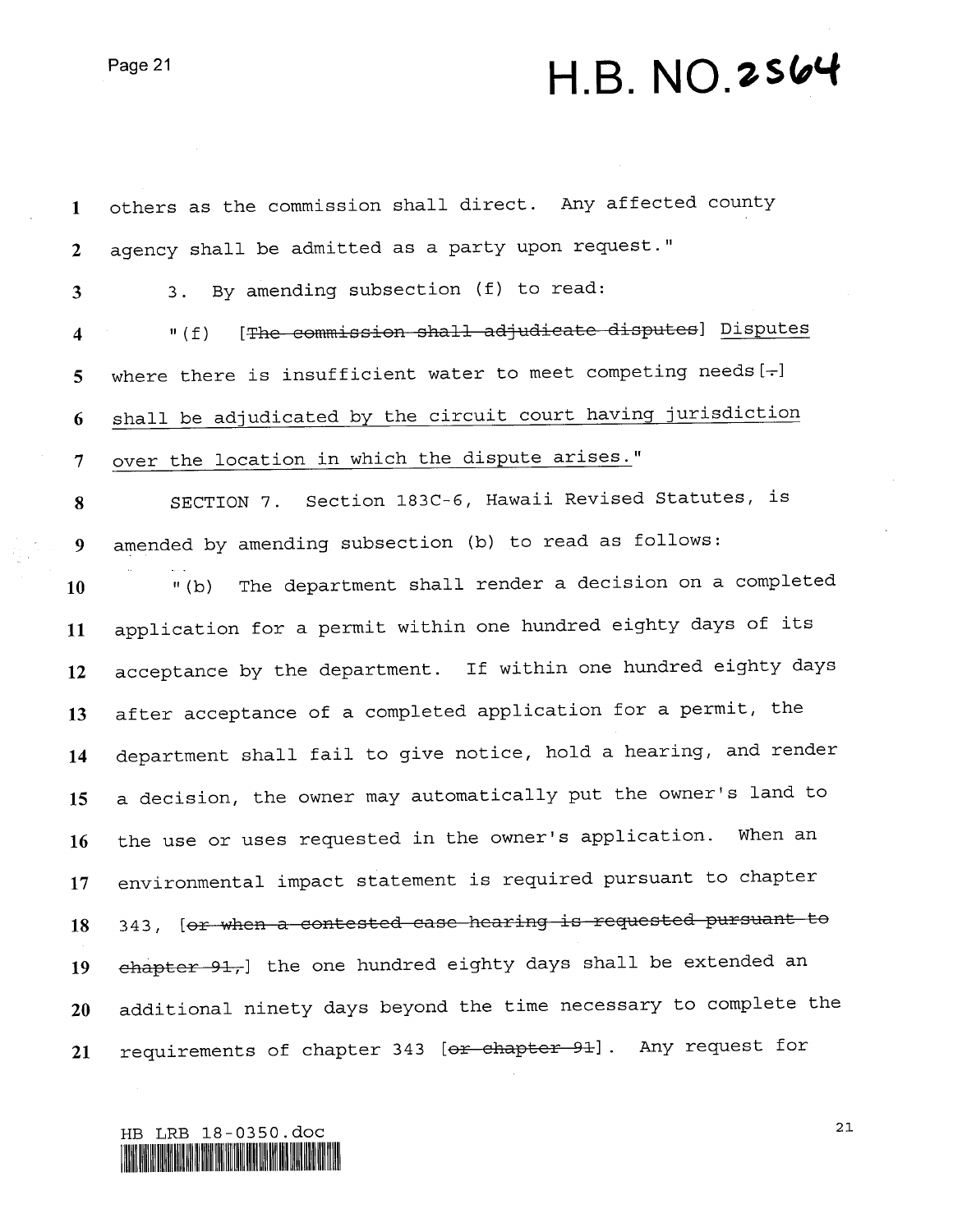Page 22

 additional extensions by the applicant shall be subject to the approval of the board." SECTION 8. Section 174C-12, Hawaii Revised Statutes, is repealed. 5 ["§174C-12 Judicial review of rules and orders of the 6 commission concerning the water code. Except as otherwise provided in thio chapter, judicial review of rulee and orders of 8 the commission under this chapter shall be governed by chapter 9 91. Trial de novo is not allowed on review of commission 10 actions under this chapter."] SECTION 9. This Act does not affect rights and duties that matured, penalties that were incurred, and proceedings that were begun before its effective date. SECTION 10. Statutory material to be repealed is bracketed and stricken. New statutory material is underscored. SECTION 11. This Act shall take effect on July 1, 2018. 17

INTRODUCED BY:

JAN 2 4 2018